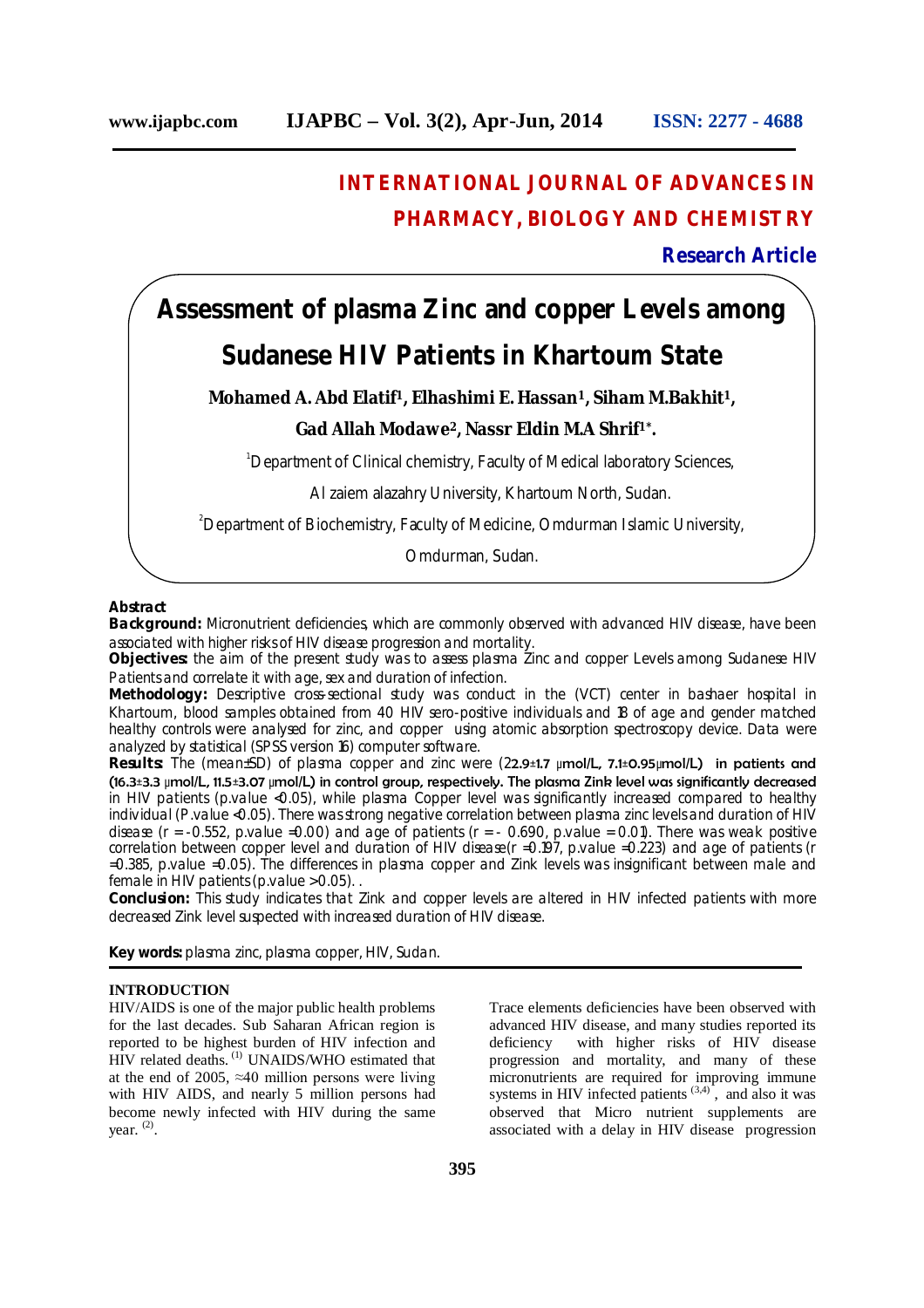and reduce mortality in HIV positive persons not receiving highly active antiretroviral therapy.<sup>(5)</sup>. Other features reported to be associated with HIV progression are body weight loss and wasting, <sup>(6)</sup> and all of these factors are considered independent predictors of HIV-related morbidity and mortality.  $(7, 7)$ 

<sup>8)</sup> Micronutrient deficiencies, body weight loss, and wasting in advanced HIV disease are attributed to decreased food intake, malabsorption and fluids redistributions associated with HIV infection. $(9,10)$ 

Zinc and copper are minerals required by the human body. They are necessary cofactors for many enzymes and their plasma levels are regulated by metallothionein protein. As a result of this regulation, copper levels decrease as zinc levels increase and vice versa. People with HIV/AIDS who wish to take zinc supplements should also supplement copper.  $(11)$ 

Trace elements, particularly the cation zinc and copper, have been reported to decrease in disease conditions associated with non-viral agents in the community.  $(11)$  The findings of these studies suggest that the reductions of theses cations in blood are not disease specific but rather follow a pattern of metabolism. A pinolic acid derived from tryptophan metabolism act as zinc binding ligands and facilitate its absorption and distribution in the human system. Inositol hexaphosphate (phytate), proteins and total zinc content also affect the absorption and utilization of zinc.<sup>(12)</sup> The decreased Zink level observed patients with HIV is caused by impair the utilization of zinc by disturbing protein synthesis, and decreased intestinal absorption and may be related to massive cells destruction associated with the infection. Therefore , Zinc supplementation should be considered in HIV patients. (11) The aim of the present study to assess plasma Zinc and copper Levels among Sudanese HIV Patients and correlate it with age, sex and duration of infection.

#### **MATERIAL AND METHODS**

This study was a descriptive, cross-sectional, hospital based study, was done in bashaer hospital in H.I.V center the center is located in Khartoum state, between April – September 2013. Study population included 40 Patients with HIV (29males and 11 females) and 18 (9males and 9 females) healthy people as control groups, HIV individual age ranged between  $25 - 50$  years).

**Exclusion criteria of the study:** Patients who was suffered from acute Alzheimer's Disease, lymphoma, celiac disease, rheumatoid arthritis, and ulcerative colitis, Wilsons disease, Meknes syndrome, anemia, biliary cirrhosis, and Hemolyzed sample will be excluded from the study.

**Blood samples**: A 2.5ml venous blood sample was obtained from each patients using standard venipuncture technique. Plasma specimens were collected as heparinized container after centrifugation at 3000 rpm for 5 minutes. The specimen stored at freezed until analysis. Interview with the test group was done to obtain the clinical data; clinical data were assessed by medical doctor. Permission of this study was obtained from to local authorities in the area of the study. An informed consent was obtained from each participant in the study after explaining objectives of the study. Zinc and copper levels were estimated by atomic absorption spectroscopy device.

**Statistical analysis:** The mean±SD was calculated for all quantitative variables. The data collected in this study were analyzed using SPSS vs16. The normality was checked by Shapiro-wilk test. The quantitative variables between two groups were compared using student T. test or Mann Whitney U test as appropriate. Person correlation was used to study association between variables. Chi –square was for comparison of nominal data. P.value less than 0.05 was considered significant.

Statistical analyses were performed using statistical package for social sciences (SPSS) versions (16).

#### **RESULTS**

The results of copper and zinc levels in plasma of HIV patents and control groups are demonstrated in table (1). The results indicated that, in HIV infected patients, copper is significantly reduced and Zink is significantly increased (P.value  $< 0.05$ ).

The correlation between copper level and duration of HIV (figure 1), and age of (figure 3) were insignificant. The increase of Zink level significantly correlated positively with both duration of HIV (figure 2) and age (figure 4).

The plasma Zink level and Copper level were significantly correlated negatively in HIV individuals (figure 5).

#### **DISCUSSION**

HIV infection is a condition caused by the human immunodeficiency virus  $(HIV)$ .<sup>(1)</sup> The condition is reported gradually destroys the immune system, which makes it harder for the body to fight infections. Considerable evidence indicates that Zinc and copper are minerals required by the human body. They are a necessary component of many enzymes.  $(3, 4)$ 

In this study patients with HIV revealed significant increase in the mean plasma copper level when compared with the control subjects (22.9**±**1.7 Mmol/L) (16.3**±**3.3 Mmol/L) respectively and. This findings are consistent with previous study done by Neil *et al*,1991 who reported that there was a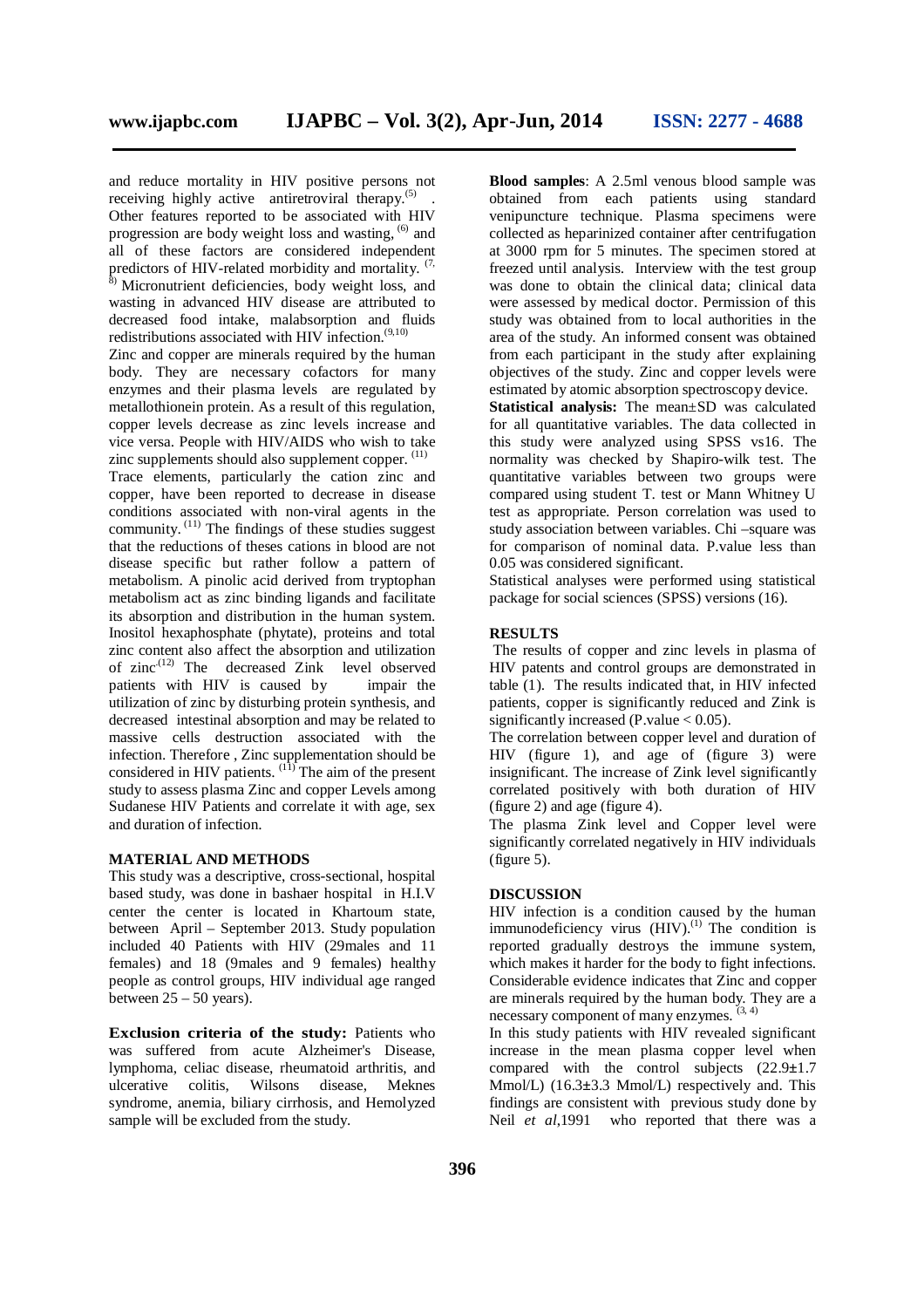significant increase in the mean of plasma copper concentration when compared with control group. Also, the results of the present study showed that, there is significant decrease in the mean plasma zinc levels in patients (7.1**±**0.95Mmol/L) when compared with mean plasma zinc level of control group (11.5**±**3.07 Mmol/L) with (*P*-value **<** 0.05).This finding agrees with a study done by (Khalili *et al*, 2008) who reported that there was a significant decrease between zinc levels in patients and zinc level of control group.  $(14)$ 

In addition the present study showed weak positive correlation between copper level and duration of disease(r =  $0.197$ , p.value =  $0.223$ ). And age of patients ( $r = 0.385$ , p.value = 0.05). These findings agreed with a study done by (Bilbis *et al* 2010) insignificant difference when Comparison of plasma copper level between male. (15) (22.8**±**.73Mmol/l)and female (23.2**±**3.16 Mmol/l) in HIV patients (p.value  $= 0.451$ ). This findings agreed with a study done by (Bilbis *et al* 2010) between male  $(36.14 \pm 14.31)$  and female  $(34.89 \pm 13.36)$ .<sup>(15)</sup>

The results of the present study showed that, there is strong negative correlation between plasma zinc levels and duration of disease  $(r = -0.552, p.value)$  $=0.00$ ). And age of patients (r = - 0.690, p.value =

0.01). And insignificant difference when Compare plasma zinc level between male (7.1**±**0.92 Mmol/l) and female (7.3**±**1.03 Mmol/l) in HIV patients  $(p.value = 0.554)$ . This findings agreed with a study done by (Bilbis *et al*, 2010) between male (18.68  $\pm$ 18.18) and female  $(13.71 \pm 14.88)^{14}$  Accordingly we suggest that zinc supplementation may be of benefit in improving health or ameliorating disease in HIV-infected children and adults. Well designed trials to test the effects of zinc supplementation in HIV-infected individuals are required; the consequences of zinc deficiency and supplementation on elements of the immune response critical to HIV infection should be examined.

#### **CONCLUSION**

This study demonstrated significant decreased plasma zinc in HIV seropositive cases when compared with the controls, conversely copper were significant increased. Both the observations were statistically significant. It may be concluded that the assessment of the above parameters can be of great help to know the prognosis of the disease which may be supportive in trimming the morbidity as well as delaying the mortality of HIV seropositive patients.



| Parameters                     | Control<br>$(n=18)$ | <b>HIV</b> patients<br>$(n=40)$ | p. Value |
|--------------------------------|---------------------|---------------------------------|----------|
| Copper Mmol/L                  | $16.3 \pm 3.3$      | $22.9 \pm 1.7$                  | 0.00     |
| $Zinc$ Mmol/L                  | $11.5 \pm 3.07$     | $7.1 \pm 0.95$ <sup>*</sup>     | 0.00     |
| * Significant p value $< 0.05$ |                     |                                 |          |



**Figure 1 Correlation between copper level and duration of disease (in years). (r =0.197, p.value =0.223).**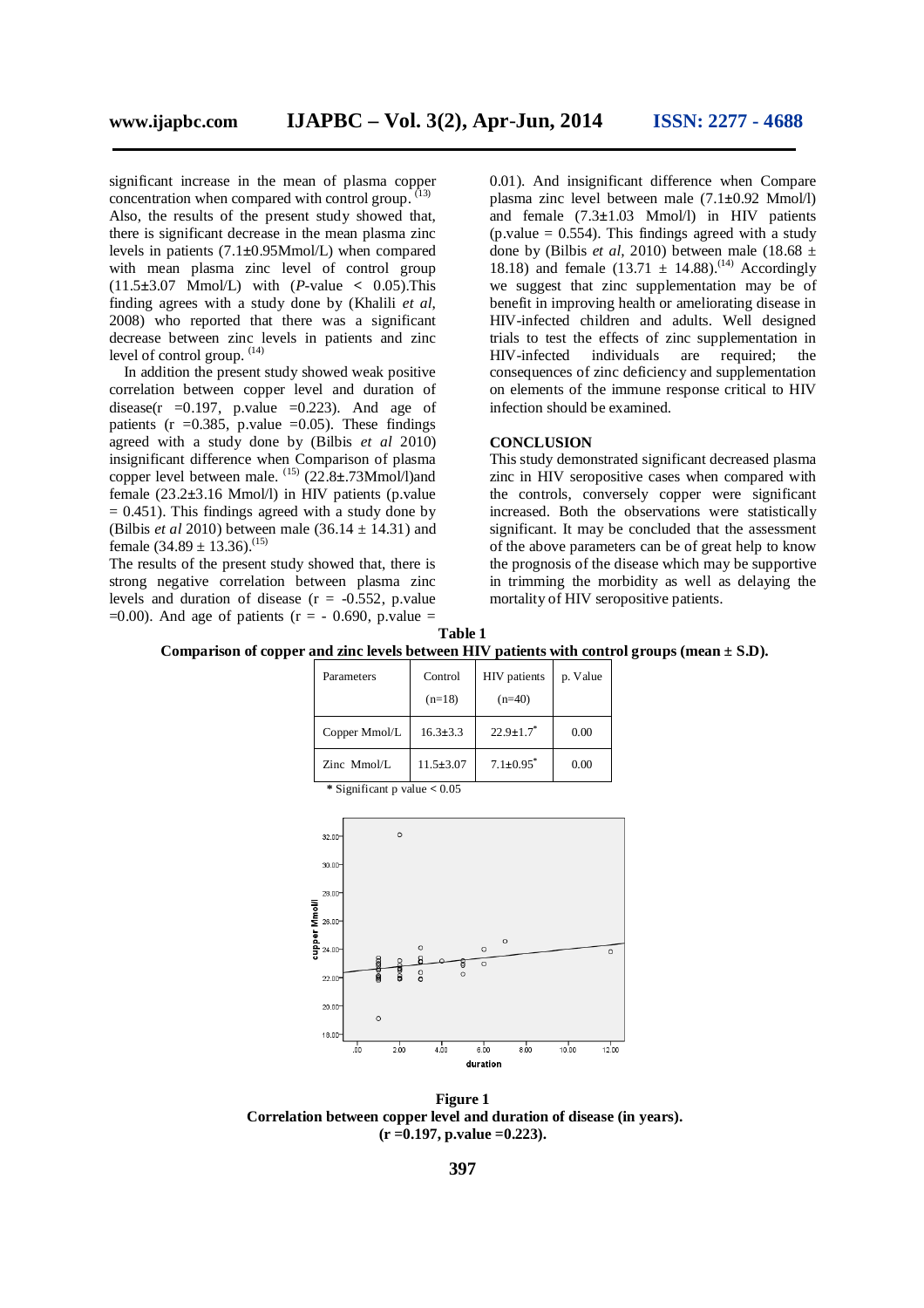

**Figure 2**

**Correlation between zinc level and duration of disease (in years). (correlation: r = -0.552, p.value =0.00).**



**Correlation between copper level and age (in years). (correlation: r = 0.385, p.value=0.05).**



**Correlation between zinc level and age (in years) (correlation: r = - 0.690, p.value = 0.01).**